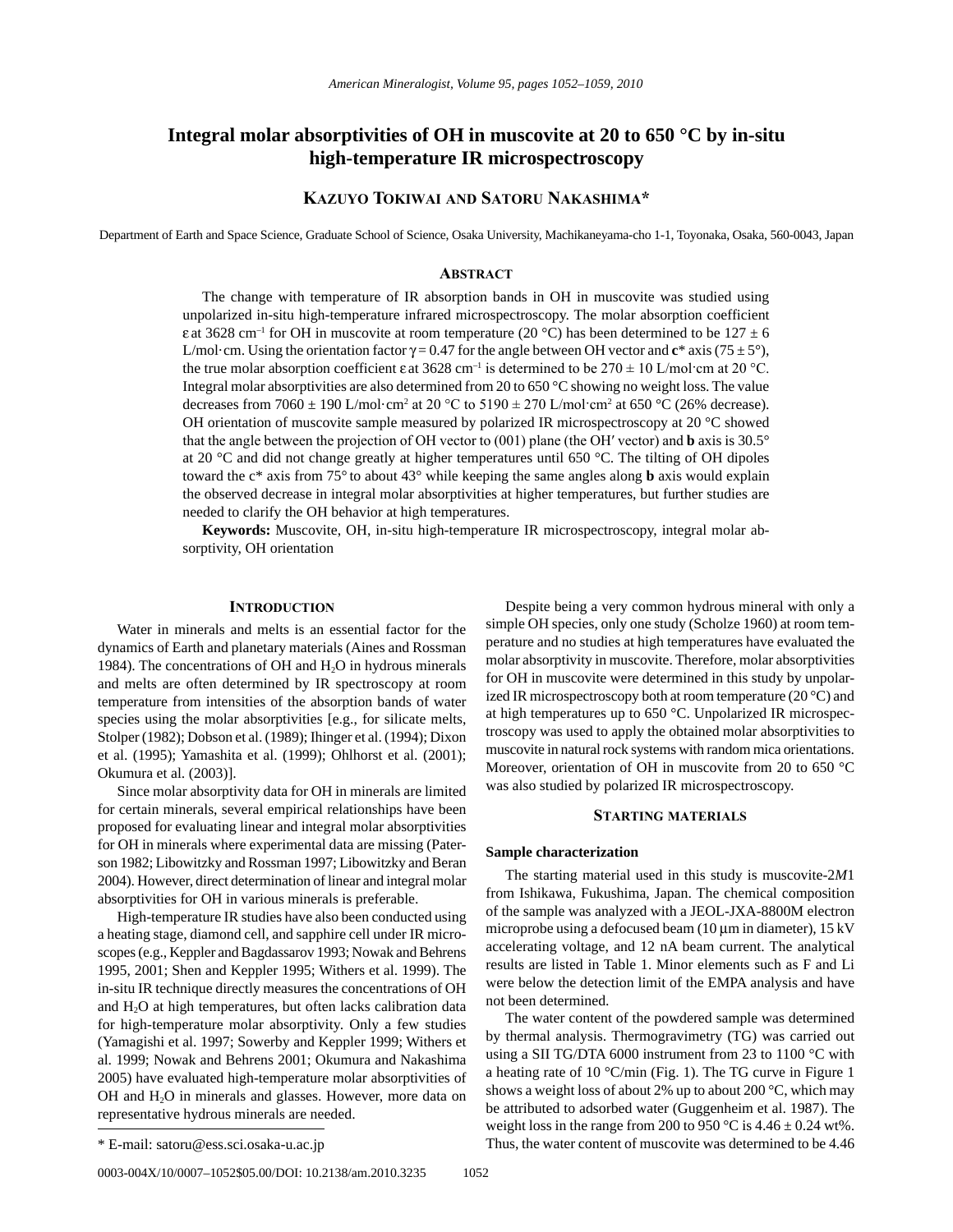$\pm$  0.24 wt%, which is consistent with the total weight percent of 95.73 wt% obtained by the EPMA analysis (Table 1). Based on the chemical compositions in Table 1 and the TG derived water content, the chemical formula of this sample can be expressed as:  $(K_{0.85}Na_{0.10})(Al_{1.87}Fe_{0.16}Mg_{0.02})(Si_{3.09}Al_{0.91})O_{10}(OH)_{2}.$ 

The obtained chemical and mineralogical compositions are very close to ideal compositions of muscovite (Bailey 1984).

## **Sample preparation**

Thin flakes of the muscovite sample were separated from the aggregate with tweezers by using perfect cleavage (001) planes. These muscovite flakes were cut with a hole puncher into circular plates of about 3 mm in diameter.

The thicknesses of the samples were measured with a laser scanning confocal microscope (LSCM) (KEYENCE, Color Laser 3D Profile Microscope VK-8500 and VK-8510) (Okumura et al. 2003). The LSCM measurements were carried out at the same positions analyzed by FTIR microspectroscopy. The refractive index of muscovite (1.60: Klein and Hurlbut 1993) was used to determine the sample thickness based on the LSCM data.

## **experimenTal meThodS**

#### **Unpolarized IR microspectroscopy**

Infrared (IR) spectra of muscovite plates were measured at every 20 °C step between 20 and 1000 °C, using a heating stage (Linkam TS1500) under an FTIR microscope (Jasco IRT30+FTIR620: MCT detector, ceramic IR source, and KBr beam splitter) (e.g., Okumura and Nakashima 2005). The temperature of the heating stage was elevated at a rate of 10 °C/min. All the spectra with a spectral resolution of 4 cm<sup>-1</sup> were obtained by accumulating 50 scans using an aperture size of  $100 \times 100$  µm.

Unpolarized IR transmission spectra of a sapphire plate were first acquired between 20 and 1000 °C upon heating and then down to 20 °C upon cooling at every 20 °C to be used as background spectra at each temperature. A muscovite plate was put on the sapphire plate in the heating stage and unpolarized IR transmission spectra were recorded at every 20 °C between 20 and 1000 °C and then down to 20 °C. These unpolarized transmission sample spectra were divided by the respective background sapphire plate spectra at each temperature to obtain background corrected unpolarized absorption spectra of muscovite at each temperature. In a similar way, spectra at 50 °C steps were measured between 20 and 650 °C.

#### **Polarized IR microspectroscopy**

Polarized infrared (IR) spectra of muscovite plates were measured by adding a gold wire grid polarizer in the IR microscope (IRT30). IR light transmitted through a sample passes the IR polarizer placed before the MCT detector. Polarized spectra were measured by rotating the IR polarizer from 0 to 170° in 10° steps at temperatures of 20, 100, 300, 500, and 650 °C. All the spectra with a spectral resolution of 4 cm<sup>-1</sup> were obtained by accumulating 50 scans using an aperture size of  $100 \times 100$  µm.

|                  | <b>TABLE 1.</b> Chemical composition of |  |
|------------------|-----------------------------------------|--|
|                  | the muscovite sample de-                |  |
| torminad by EMDA |                                         |  |

| termined by EMPA               |       |  |  |
|--------------------------------|-------|--|--|
| Oxide                          | wt%   |  |  |
| SiO <sub>2</sub>               | 46.43 |  |  |
| TiO <sub>2</sub>               | 0.03  |  |  |
| AI <sub>2</sub> O <sub>3</sub> | 35.48 |  |  |
| $Cr_2O_3$                      | 0.01  |  |  |
| FeO                            | 2.78  |  |  |
| MnO                            | 0.02  |  |  |
| MgO                            | 0.15  |  |  |
| NiO                            | 0.01  |  |  |
| CaO                            | 0.00  |  |  |
| Na <sub>2</sub> O              | 0.78  |  |  |
| K,O                            | 10.04 |  |  |
| Total                          | 95.73 |  |  |



**Figure 1.** Thermogravimetry (TG) curves for the muscovite sample at a heating rate of 10 °C/min obtained by a SII TG/DTA 6000 instrument. (**a**) TG (weight loss) curve, (**b**) differential TG curve (DTG).

Polarized IR transmission spectra of a sapphire plate at 20 °C were first acquired at between 0 and 180° in 10° steps to be used as background spectra at each step. In a similar way, polarized IR transmission spectra of a sapphire plate at 100, 300, 500, and 650 °C were acquired at every 10° rotation between 0 and 180° as background spectra at each rotation and temperature step. A muscovite plate was put on the sapphire plate in the heating stage and polarized IR transmission spectra at 20 °C were recorded every 10° between 0 and 180°. Then, the sample was heated to 100 °C and polarized IR transmission spectra at 100 °C were recorded at every 10° between 0 and 180°. In a similar way, polarized IR transmission spectra at 300, 500, and 650 °C were recorded at every 10° between 0 and 180°. These polarized transmission spectra of the sample were divided by the background sapphire plate spectra at each temperature and rotational step to obtain background corrected polarized absorption spectra of muscovite.

## **reSulTS**

## **Determination of molar absorptivity at 20 °C**

The molar absorptivity of OH in muscovite at room temperature (20 °C) has been determined by unpolarized IR microspectroscopy. Typical unpolarized IR spectra of muscovite at room temperature (20 °C) obtained in this study are shown in Figure 2a. The absorption band around  $3628 \text{ cm}^{-1}$  is assigned to stretching vibration of OH (e.g., Gaines and Vedder 1964; Rossman 1984; Aines and Rossman 1985). The OH absorption band of muscovite appears to be consisting of three peaks at  $3622$ ,  $3628$ , and  $3650$  cm<sup>-1</sup>, respectively (Fig. 2a), and they will be discussed later. IR spectra of the same muscovite flakes were also measured in the simple parallel IR light in the FTIR without using the IR microscope. The obtained OH absorption band shape and intensity were identical to that obtained by using the IR microscope (Fig. 2a).

We determine the molar absorptivity  $\varepsilon$  of OH in muscovite using the Lambert-Beer law:

$$
Abs = \varepsilon \cdot d \cdot C \tag{1}
$$

where *Abs* is the absorbance of OH in muscovite; ε is the molar absorptivity (L/mol·cm); *d* is the thickness of muscovite (cm); and *C* is the molar concentration of OH in muscovite (mol/L).

The peak heights at 3628 cm–1 (*Abs* in Eq. 1) were determined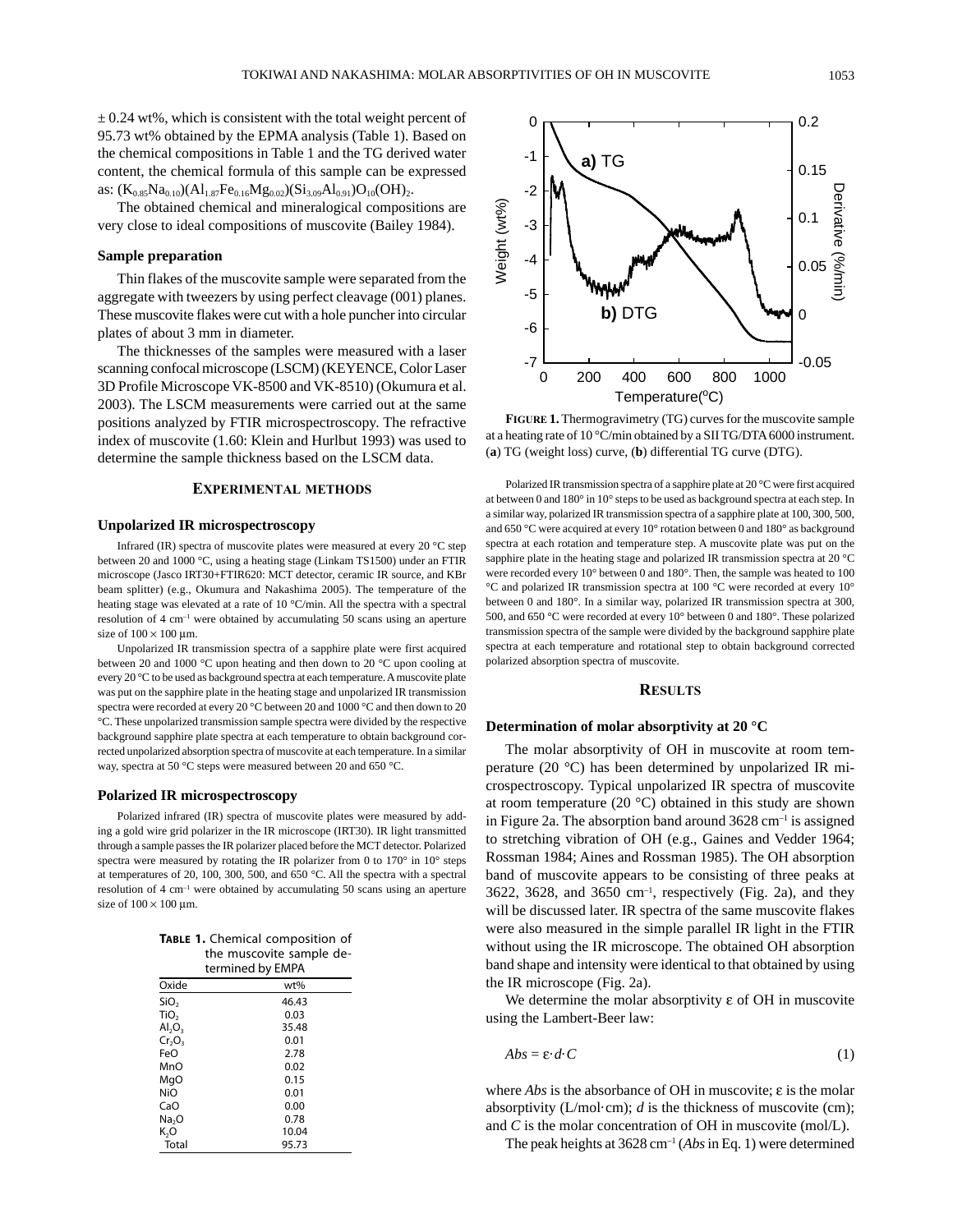

**Figure 2.** (**a**) Unpolarized IR absorption bands for OH in the muscovite flake (thickness; 7.8 µm). The spectrum measured with Cassegrainian optics under an IR microscope (solid curve) shows a band shape of OH in muscovite identical to the spectrum measured with a parallel IR beam in an FTIR without microscopic optics (dashed curve). The baseline from 3700 to 3540 cm–1 for determining absorbance (peak height) at  $3628$  cm<sup>-1</sup> is also shown. (**b**) Unpolarized absorbance (peak height) at 3628 cm–1 as a function of the thickness of muscovite flakes. (**c**) Unpolarized integral absorbance (band area) at  $3628$  cm<sup>-1</sup> as a function of the sample thickness.

using straight baselines in the  $3700$  to  $3540$  cm<sup>-1</sup> range (Fig. 2a) for varying muscovite plate thickness. The 3628 cm–1 absorbance shows a linear relation with the muscovite thickness (Fig. 2b). The regression line of these data gives a gradient of  $1.78 \ (\pm 0.09)$  $\times$  10<sup>3</sup> (cm<sup>-1</sup>) corresponding to  $\varepsilon$  *C* in the Equation 1.

To determine the molar concentration *C* of OH in muscovite, thermogravimetry (TG) measurements of the powdered muscovite sample were done. Muscovite dehydration reaction involves the formation of one water molecule from two hydroxyl groups (Mazzucato et al. 1999):

$$
KAl_2(Si_3Al)O_{10}(OH)_2 \to H_2O + KAl_2(Si_3Al)O_{11}.
$$
 (2)

If the above weight loss in the range 200–950 °C of 4.46  $\pm$ 0.24 wt% (Fig. 1a) is due to water molecules lost by the reaction 2, then  $M_{\text{H}_2O}/M_{\text{mus}} = 0.0446$ , where  $M_{\text{H}_2O}$  and  $M_{\text{mus}}$  are the molecular weights of H<sub>2</sub>O and muscovite, respectively. By using  $M_{\text{H}_2\text{O}} = 18.02$  g/mol,  $M_{\text{mus}}$  is calculated to be 404.04 g/mol.

The molar volume of muscovite can be calculated by dividing the molecular weight of muscovite (404.04 g/mol) by its density ρ*mus* = 2830 g/L (Robie et al. 1967) yielding 0.1428 L/mol. Since two moles of OH are included in one mole of muscovite, the molar concentration of OH in muscovite is obtained to be  $C =$  $2/0.1428 = 14.0 \pm 0.75$  mol/L.

By using this molar concentration of OH ( $C = 14.0 \pm 0.75$ ) mol/L) and the gradient  $\varepsilon$   $C = 1.78 \ (\pm 0.09) \times 10^3 \ (\text{cm}^{-1})$  in Figure 2b, the molar absorption coefficient  $\varepsilon$  at 3628 cm<sup>-1</sup> is determined to be  $127 \pm 6$  L/mol·cm. Scholze (1960) reported this value at

 $3610 \text{ cm}^{-1}$  to be 170 L/mol·cm, but without details for its determination. Our present value is smaller than this reported value (~75%), but provides the modern unpolarized determination associated with experimental details.

Paterson (1982) proposed an orientation factor γ for OH in hydrous minerals for correcting the IR absorption intensity of OH bands in unpolarized IR spectra. This factor is based on the assumption that the absorption intensity of stretching vibrations of the hydrous group is proportional to the component of the electric vector parallel to the OH dipole. If we take the orientation factor γ to be  $1/2 \sin 2\alpha$ , with α as the angle between OH vector and **c\*** axis of 75° for ideal muscovite, the orientation factor γ becomes 0.47 in our case. By using the orientation factor γ = 0.47, the true molar absorption coefficient at 3628 cm<sup>-1</sup> ε becomes 270 ± 10 L/mol·cm.

## **Step heating of muscovite from 20 to 1000 °C**

Changes of unpolarized IR spectra of OH in muscovite as a function of temperature are shown in Figure 3a. The OH absorption band of muscovite appears to be consisting of three components at around 3622, 3628, and 3650 cm–1. We have tried to simulate the OH band by two to four Gaussian components using a curve fitting program. Although the main band shape can be simulated by these Gaussian simulations, the shoulder at 3650 cm–1 could not be simulated. Therefore, detailed band decompositions have not been performed. Langer et al. (1981) reported OH bands for a synthetic muscovite  $KAI<sub>2</sub>(AISi<sub>3</sub>O<sub>10</sub>)$  $(OH)_2$  located at 3629 cm<sup>-1</sup> with two shoulders at 3659 and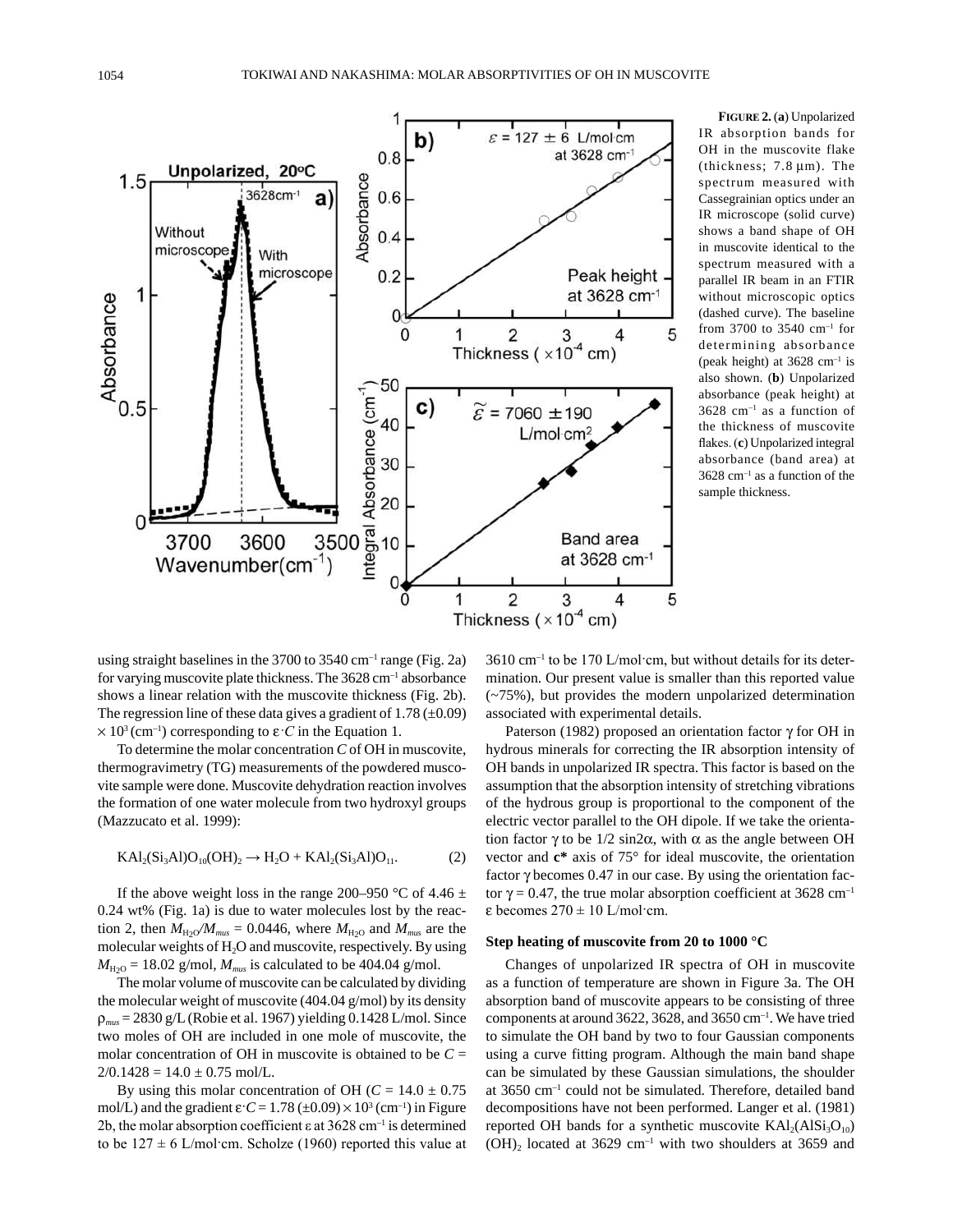

**Figure 3.** (**a**) Changes in unpolarized absorption bands around 3628 cm–1 due to OH in muscovite as a function of the temperature from 20 to 1000 °C. (**b**) Peak positions of 3650, 3628, and 3622 cm–1 peaks from 20 to 1000 °C. (**c**) Peak heights of 3650, 3628, and 3622 cm–1 peaks from 20 to 1000 °C.

3644 cm–1 together with some lower wavenumber components. They interpreted these bands to originate from different H bond interactions in various local Al/Si distributions. These bands are roughly in agreement with the 3622, 3628, and 3650  $cm^{-1}$  bands observed in the present study.

Changes in peak positions and peak heights of the main peak at 3628 cm–1 and two shoulders around 3650 and 3622 cm–1 with temperature are presented in Figures 3b and 3c, respectively. The peak positions at  $3628$  and  $3650$  cm<sup>-1</sup> showed only slight shifts within 2 cm<sup>-1</sup> to the lower wavenumber up to 650 °C, while the shoulder around  $3622 \text{ cm}^{-1}$  shifted about 8 cm<sup>-1</sup> to the lower wavenumber until 650 °C (Fig. 3b).

A temperature-induced peak shift of OH in mica has been reported in some studies (Gaines and Vedder 1964; Aines and Rossman 1985; Libowitzky et al. 1997; Mookherjee et al. 2001), and some of them were tentatively explained by the change in librational amplitude of hydroxyl group with temperature [Libowitzky et al. (1997) for hemimorphite; Mookherjee et al. (2001) for phengite]. Alternatively, Guggenheim et al. (1987) explained this lowering of OH band frequency by the approaching of octahedral Al toward OH resulting in the weakening of O-H bond.

The peak height at  $3650 \text{ cm}^{-1}$  decreased quasi-linearly with temperature over the entire temperature range (20 to 950 °C) (Fig. 3c). Those at 3628 and 3622 cm–1 showed also a similar linear trend between 200 and 650 °C. Above 650 °C a much more rapid decrease was observed. Three OH band components showed a similar behavior of peak height decrease in the 200–650 °C range, which resulted in the quasi-linear decrease in the integral molar absorptivity of OH in muscovite up to 650 °C, discussed later. The rapid decrease of peak heights at  $3628$  and  $3622$  cm<sup>-1</sup> above 650 °C should be related to muscovite dehydration (Tokiwai and Nakashima 2009). The different behavior of the 3650 cm–1 peak above 650 °C can be due to its more independent isolated nature in the muscovite structure. The constant peak height of  $3622$  cm<sup>-1</sup> component up to 200 °C might be originated from its strongly H-bonded nature.

Changes in the total band area around  $3628 \text{ cm}^{-1}$  from 20 to 1000 °C are shown in Figure 4a. The band areas were determined using straight baselines in the  $3700$  to  $3540$  cm<sup>-1</sup> range (Fig. 2a). The band area decreased quasi-linearly from 20 to 650 °C and then rapidly approaching zero around 950 °C (Fig. 4a). The OH band around 3628 cm–1 could be recovered to the initial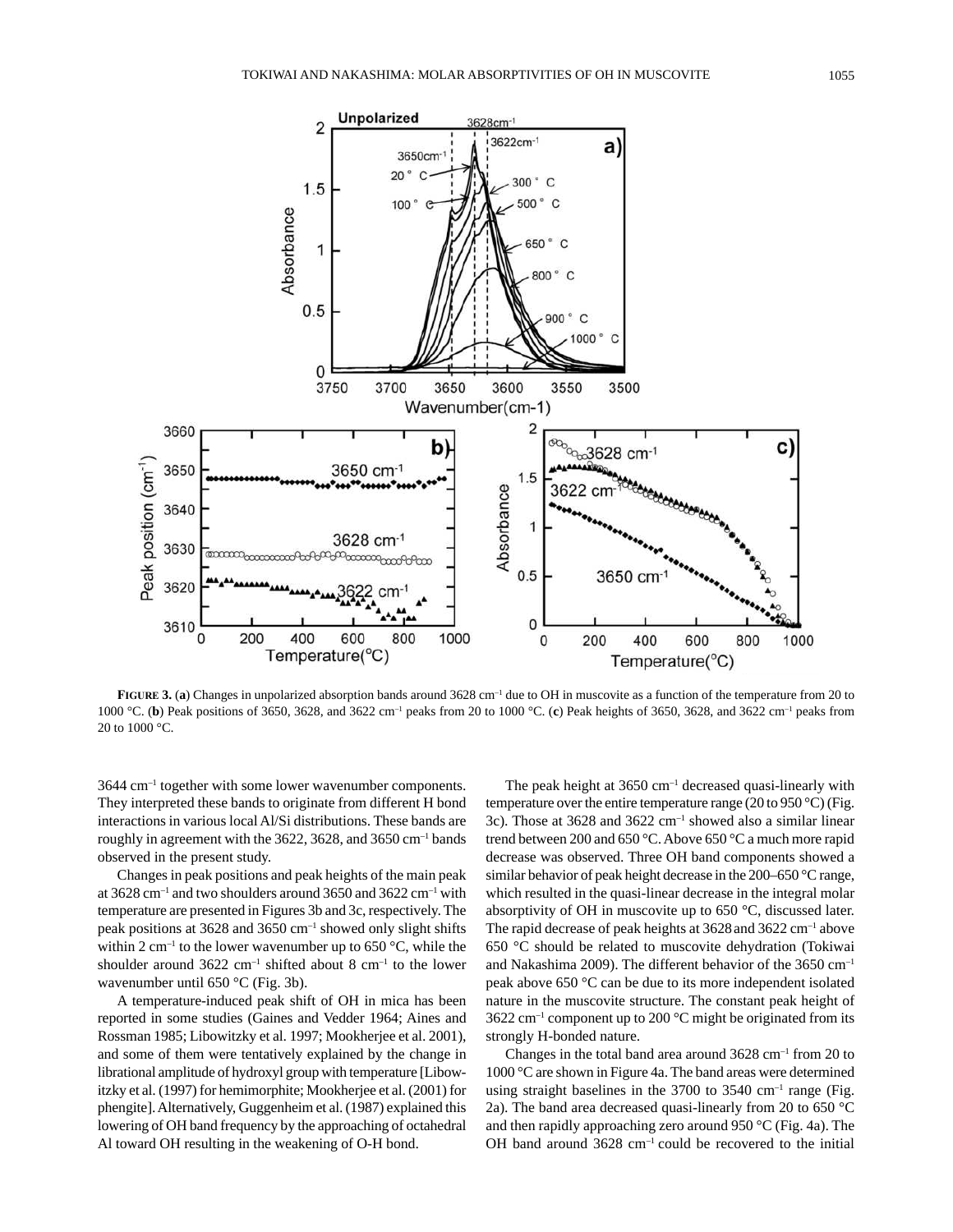value upon cooling from 650 to 20 °C. TG of a muscovite flake sample showed no weight loss under 650 °C (Gridi-Bennadji and Blanchart 2007). Therefore, temperature-induced changes in band area of OH in muscovite under 650 °C are due to changes in its physicochemical states without dehydration. Figure 4b shows the normalized band area from 20 to 650 °C. These data are average values for four samples. The OH band area decreased to 82% of the room-temperature value at 590 °C (Fig. 4b), and this is in agreement with the 84% decrease at the same temperature reported by Aines and Rossman (1985).

## **Determination of integral molar absorptivities of OH in muscovite at 20–650 °C**

The average values of the  $3628 \text{ cm}^{-1}$  band areas for four muscovite samples, normalized to their initial values at 20 °C show a quasi-linear decrease from 20 to 650 °C, where the decrease attained about 26% (Fig. 4b).

The integral molar absorptivity  $\tilde{\epsilon}$  can be defined as:

$$
I = \tilde{\varepsilon} \cdot d \cdot C \tag{3}
$$

where *I* is the integral absorbance  $(cm^{-1})$ ;  $\tilde{\varepsilon}$  is the integral molar absorptivity  $(L/mol·cm<sup>2</sup>)$ ; *d* is the thickness of muscovite (cm); and *C* is the molar concentration of OH in muscovite (mol/L).

The integral molar absorptivity  $\tilde{\epsilon}$  at 20 °C can be calculated from the band area vs. sample thickness relationship in Figure 2c. The gradient of the fitted line gives the values of  $\tilde{\epsilon}$ ·  $C = 9.88$  $(\pm 0.26) \times 10^4$  cm<sup>-2</sup>. By using the molar concentration of OH (*C*  $= 14.0 \pm 0.75$  mol/L), the integral molar absorption coefficient  $\tilde{\epsilon}$  of the 3628 cm<sup>-1</sup> band at 20 °C is determined to be 7060 ±  $190$  L/mol·cm<sup>2</sup>.

For the determination of high-temperature integral molar absorptivities  $\tilde{\epsilon}$ , the changes in  $d$  and  $C$  with temperature should be considered. The increase in the molar volume of muscovite is estimated to be less than 1% based on the expansivity data until 650 °C reported by Mazzucato et al. (1999). Therefore, the sample thickness does not change significantly at higher temperatures. The band area around 3628 cm–1 recovered mostly to their initial value upon cooling from 650 to 20 °C indicating no significant water loss during the high-temperature IR measurements. Thus, the thickness *d* and molar concentration *C* can be considered to be unchanged for higher temperatures.

The changes with temperature in the integral absorbance (band area) observed in Figure 4b can therefore be directly attributed to temperature-induced changes of the integral molar absorptivity  $\tilde{\epsilon}$ . By applying the integral molar absorptivity  $\tilde{\epsilon}$  at 20 °C (7060  $\pm$  190 L/mol·cm<sup>2</sup>) to the results in Figure 4b, the  $\tilde{\epsilon}$ value decreases from 7060  $\pm$  190 L/mol·cm<sup>2</sup> at 20 °C to 5190  $\pm$ 270 L/mol·cm<sup>2</sup> at 650 °C (26% decrease). By using the orientation factor  $\gamma = 0.47$ , the true integral absorption coefficient is  $15020 \pm 400$  L/mol·cm<sup>2</sup> at 20 °C.

Paterson (1982) determined this value to be 23 400 L/mol·cm<sup>2</sup> at 20 °C using the data of Scholze (1960) (11 000 L/mol·cm<sup>2</sup> ) with the orientation factor  $\gamma = 0.47$ . Based on the polarized IR measurements of Rouxhet et al. (1970), the value ranges from 21 000 to 23 000 L/mol·cm<sup>2</sup> (Beran 2002). Therefore, the present value of the integral molar absorptivity  $\tilde{\epsilon}$  of OH in muscovite by unpolarized measurements is much smaller from the reported values (65–70%). Origins of this difference in the integral molar absorptivity from the reported values are not known.

## **DISCUSSION**

### **Absorption probability**

IR absorption intensity is related to absorption probability per unit time (e.g., Strickler and Berg 1962). Therefore, the observed OH band area decrease with temperature in muscovite can be originated from the decrease in the probability of the transition from the ground state to the excited state leading to IR absorption, since the population of each state will change with temperature. Boltzmann factor determines the relative probability  $P_i$  of a state  $i$  in a multi-state system in thermodynamic equilibrium at temperature *T*. The relative probability  $P_i$  of a state *i* can be defined as:



**FIGURE 4. (a)** Changes with temperature from 20 to 1000 °C in the unpolarized integral absorbance (band area) around 3628 cm<sup>-1</sup> due to OH in muscovite. (**b**) The unpolarized 3628 cm–1 band area from 20 to 650 °C without dehydration normalized to that at 20 °C.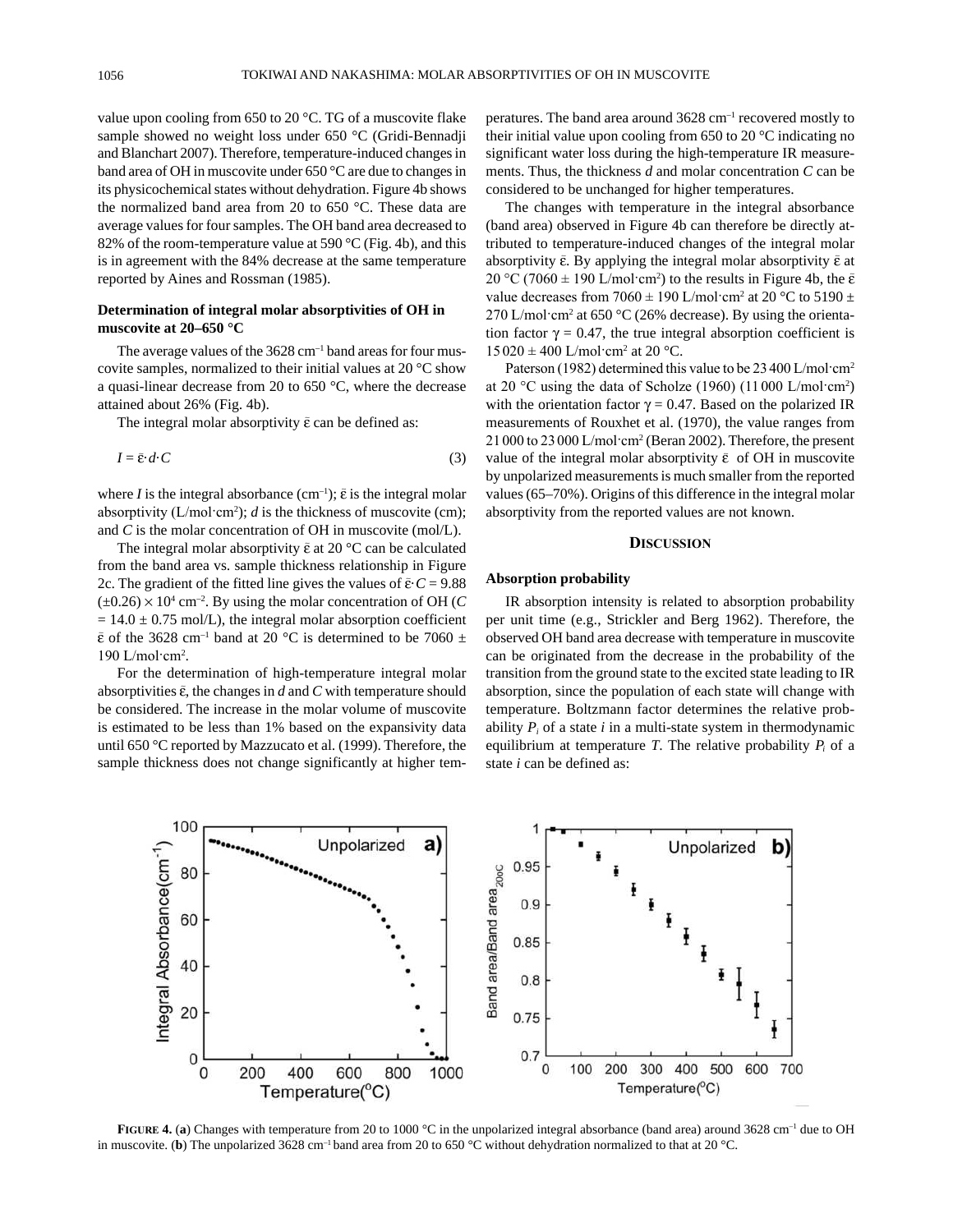$$
P_i \propto \exp\left(-\frac{E_i}{k_B T}\right) \tag{4}
$$

where  $k_B$  is the Boltzmann constant (J/K):  $E_i$  is the energy of state  $i(K)$ .

The Boltzmann factor at  $3620 \text{ cm}^{-1}$  is determined to be 2.88  $\times$  10<sup>-8</sup> and 1.18  $\times$  10<sup>-3</sup> at 20 and 650 °C, respectively. Although the probability of the excited state can increase greatly at higher temperatures, these values are both very small close to zero and not enough to explain the above decrease with temperature of the integral molar absorptivity.

#### **The change of OH orientation**

OH in muscovite at room temperature is in Al-centered octahedral layer and the position of H has been studied by IR spectroscopy (Tsuboi 1949; Serratosa and Bradley 1958; Vedder and McDonald 1963; Rothbauer 1971), neutron diffraction (Rothbauer 1971; Catti et al. 1989), and energy calculation (Abbott 1994; Liang and Hawthorne 1998). Table 2 summarizes angles between OH dipole and crystallographic axes reported in the literature (Fig. 5b). Table 2 shows that the angle between OH′ [OH′ is the projection of OH to (001) plane] and **b**-axis is about 30° and the angle between OH and  $c^*$ -axis is  $75 \pm 5^\circ$ . However, OH orientation of muscovite at high temperatures is not known.

Therefore, we have conducted polarized infrared microspectroscopy of muscovite flakes at high temperatures. We adopted in this study a configuration that IR light emitted from FTIR spectrometer passes through an IR polarizer after transmitting a sample, which was also used by Shinoda and Aikawa (1993) and Libowitzky and Rossman (1996).

A sharp absorption peak at 3628 cm–1 due to stretching vibration of OH (e.g., Gaines and Vedder 1964; Rossman 1984; Aines and Rossman 1985) is observed in the polarized IR absorption spectra of muscovite at room temperature (20 °C) (Fig. 5a). Polarized IR absorption spectra were measured by changing the angle between the electric vector of IR light and the principal direction of a muscovite flake by 10° steps by rotating the IR polarizer placed before the detector. The peak heights at 3628  $cm<sup>-1</sup>$  of polarized spectra at each degree were normalized to that of the unpolarized spectra at 20 °C. The obtained peak heights (absorbances) of OH in muscovite were plotted against the angle from the **b** axis of a sample flake (Fig. 5c). The peak height shows maxima around 0 and 180° and minima around 90 and 270°.

**Table 2.** Reported angles between OH and crystallographic axes for OH in muscovite in the literature

| The angle                      | The angle            | Measuring methods          | Reference                   |  |
|--------------------------------|----------------------|----------------------------|-----------------------------|--|
| between                        | between              |                            |                             |  |
| OH't and                       | OH and               |                            |                             |  |
| <b>b</b> axis                  | $\mathsf{c}^*$ axis‡ |                            |                             |  |
|                                | 81(?)                | IR with polarized light    | Tsuboi (1949)               |  |
| 32                             | 74                   | IR with polarized light    | Vedder and McDonald (1963)  |  |
|                                | 82.8                 |                            | Güven (1971)                |  |
| 30                             | 78                   | Neutron diffraction        | Rothbauer (1971)            |  |
|                                | 74                   | IR                         | Rothbauer (1971)            |  |
|                                | 78                   | Energy calculation         | Soboleva and Mineeva (1981) |  |
|                                | 78                   | Electron diffraction       | Tsipursky and Drits (1977)  |  |
|                                | $85 + 1$             | Powder neutron diffraction | Catti et al. (1994)         |  |
| † OH' is the projection of OH. |                      |                            |                             |  |

‡ **c**\* axis is perpendicular to both **a** and **b** axes.

Figure 5b shows OH orientation projected on the **a-b** plane, proposed by Vedder and McDonald (1963). In this study, according to Paterson (1982), maximum (1.38) and minimum (0.48) data in Figure 5c correspond to the value of *a*cos<sup>2</sup>β and *a*sin<sup>2</sup>β, where *a* is the cell constant and  $\beta$  (30.5°) is the angle between the OH′ vector (OH′ is the projection of OH to **a-b** plane, Fig. 5b) and **b** axis. This value is in good agreement with the reported values for  $β = 30°$  (Rothbauer 1971); 32° (Vedder and McDonald 1963) (Table 2) for muscovite.

High-temperature polarized IR absorption spectra of muscovite were measured by changing the angle between the electric vector of IR light and the principal direction of a muscovite flake (**b** axis) as explained in the experimental section. The peak heights at 3628, 3650, and 3622 cm<sup>-1</sup> at higher temperatures all show a maximum around 0° and a minimum around 90° as for that at 3628 cm<sup>-1</sup> at 20 °C (Fig. 5c). Changes with the polarization angle in the integral absorbance (band area) are similar showing maximum absorption around  $0^{\circ}$ –10° and a minimum around 90–100° (Fig. 5d). The integral absorbance decreased to about 73% around 0–10° and to about 77% around 90–100° at 650 °C (Fig. 5d). The angles between the OH′ vector and **b** axis can be calculated from the band area data to be 30.8° at 20 °C and 31.0° at 650 °C, respectively, and they are considered to remain unchanged for high temperatures.

OH dipoles in muscovite are considered to have angles of about 32–30° with respect to the **b** axis and 75° to the **c\*** axis and Vedder and McDonald (1963) proposed that two OH dipoles are symmetrically inclined by keeping these angles (Fig. 5b). The projections of these two OH dipoles to the **a-b** plane are two OH′ vectors in Figure 5b. Based on this model, the polarization angles close to 0° to the **b** axis for OH in muscovite at 20 to 650 °C can be explained by keeping a symmetrical OH orientation along the **b** axis for these temperatures.

If the angles of OH dipoles to the **c\*** axis, which was initially 75°, are also changed by tilting of OHs, their projection to the **a-b** plane would also change. For instance, the change from 75 to 43° to the **c\***axis would result in the reduction of the OH′ length of about 25%. This would explain the observed 26% decrease of the integral molar absorptivity  $\tilde{\epsilon}$  from 20 to 650 °C for OH in muscovite.

Mookherjee et al. (2001) reported the change with temperature in the OH orientation for phengite, which has a similar structure like muscovite, measured by in-situ neutron diffraction. The value of ω, the angle between the O-H vector and the normal to the (001) plane, decreased from about 25° at 100 °C to 7° at 650 °C, while the O-H bond length decreased from about 1.04 Å at 100 °C to 0.98 Å at 650 °C (Mookherjee et al. 2001). Both changes with temperature in the angles and bond lengths of OH would cause the increase with temperature of the integral molar absorptivity, which is opposite to our experimental observation. However, their IR results showed also the OH peak shift from 3602 to 3594 cm<sup>-1</sup> (at 440 °C) indicating the OH bond length increase, in contradiction to the above neutron diffraction data (Mookherjee et al. 2001). The presence of more Mg in the phengite structure might also cause differences of OH behavior at high temperatures from those for muscovite.

Although some disagreement exists among reported data, the observed decrease with temperature in the integral molar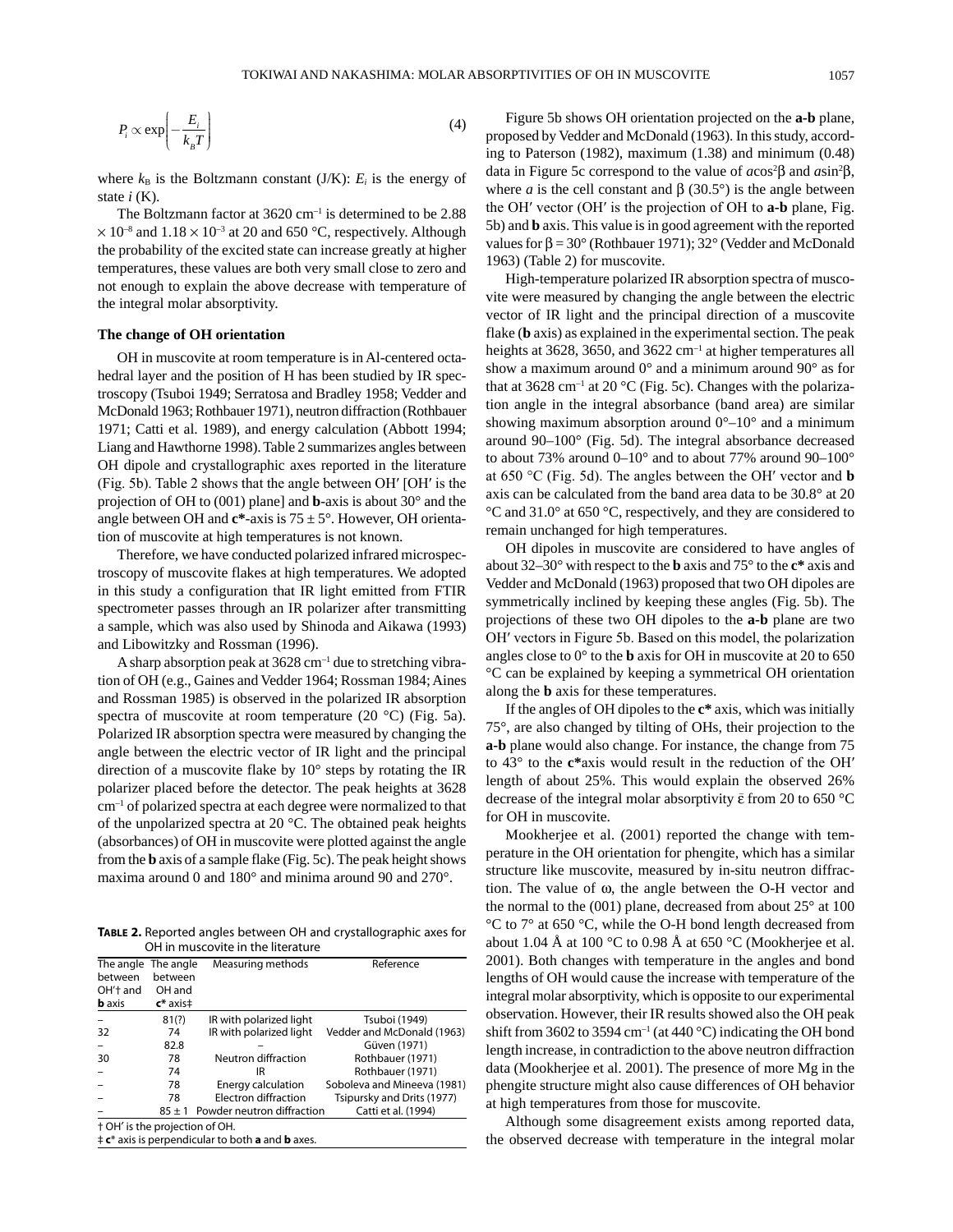

**FIGURE 5. (a)** Polarized and unpolarized IR OH bands of the muscovite sample at 20 °C. The angle of electronic vector of IR light and the principal direction of the muscovite flake (**b**-axis) was changed by the polarizer (0, 30, 60, and 90° spectra are shown). (**b**) OH directions in muscovite with respect to the crystallographic axes, proposed by Vedder and McDonald (1963). Two OHs are inclined about 75° from the **c\*** axis and their projection to the **a-b** plane (OH′) have angles of about 32° from the **b** axis. (**c**) Changes in absorbance (peak height) at 3628 cm–1 with the angle of polarization at 20 °C. The absorbance is normalized to that of the unpolarized spectrum. (**d**) Changes in integral absorbance (band area) around 3628 cm–1 with the angle of polarization for different temperatures at 20, 100, 300, and 500 °C.

absorptivity of OH in muscovite can have a possibility of originating from the tilting of OH dipoles toward **c\*** axis at higher temperatures. Further studies are needed to clarify hightemperature behavior of OH in muscovite.

#### **acKnowledgmenTS**

We are grateful to SII-NT for their kind assistance in thermogravimetry of the samples. We thank M. Yoshizaki of Tokyo Institute of Technology for her assistance of the EMPA analyses. We thank two anonymous reviewers for their thoughtful comments that greatly improved the manuscript.

#### **reFerenceS ciTed**

- Abbott, Jr., R.N. (1994) Energy calculations bearing on the dehydroxylation of muscovite. The Canadian Mineralogist, 32, 87–92.
- Aines, R.D. and Rossman, G.R. (1984) Water in minerals? A peak in the infrared. Journal of Geophysical Research, 89, 4059–4071.
- (1985) The high-temperature behavior of trace hydrous components in silicate minerals. American Mineralogist, 70, 1169–1179.
- Bailey, S.W. (1984) Crystal chemistry of the true micas. In S.W. Bailey, Ed., Micas, 13, p. 13–60. Reviews in Mineralogy, Mineralogical Society of America, Chantilly, Virginia.
- Beran, A. (2002) Infrared spectroscopy of micas. In A. Mottana, F.P. Sassi, J.B. Thompson, Jr., S. Guggenheim, Eds., Micas: Crystal chemistry and metamor-

phic petrology, 46, p. 351–369. Reviews in Mineralogy and Geochemistry, Mineralogical Society of America, Chantilly, Virginia.

- Catti, M., Ferraris, G., and Ivaldi, G. (1989) Thermal strain analysis in the crystal-structure of muscovite at 700 °C. European Journal of Mineralogy, 1, 625–632.
- Catti, M., Ferraris, G., Hull, S., and Pavese, A. (1994) Powder neutron diffraction study of 2M1 muscovite at room pressure and at 2 GPa. European Journal of Mineralogy, 6, 71–178.
- Dixon, J.E., Stolper, E.M., and Holloway, J.R. (1995) An experimental study of water and carbon dioxide solubilities in Mid-Ocean Ridge basaltic liquids. Part I: Calibration and solubility models. Journal of Petrology, 36, 1607–1631.
- Dobson, P.F., Epstein, S., and Stolper, E.M. (1989) Hydrogen isotope fractionation between coexisting vapor and silicate glasses and melts at low pressure. Geochimica et Cosmochimica Acta, 53, 2723–2730.
- Gaines, Jr., G.L. and Vedder, W. (1964) Dehydroxylation of muscovite. Nature, 201, 495.
- Gridi-Bennadji, F. and Blanchart, P. (2007) Dehydroxylation kinetic and exfoliation of large muscovite flakes. Journal of Thermal Analysis and Calorimetry, 90, 747–753.
- Guggenheim, S., Chang, Y-H., and Koster van Groos, A.F. (1987) Muscovite dehydration: high-temperature studies. American Mineralogist, 72, 537–550.
- Güven, N. (1971) The crystal structures of 2M1 phengite and 2M1 muscovite. Zeitschrift für Kristallographie, 134, 196–212.
- Ihinger, P.D., Hervig, R.L., and McMillan, P.F. (1994) Analytical methods for volatiles in glasses. In M.R. Carroll and J.R. Holloway, Eds., Volatiles in Magmas, 30, p. 67–121. Reviews in Mineralogy, Mineralogical Society of